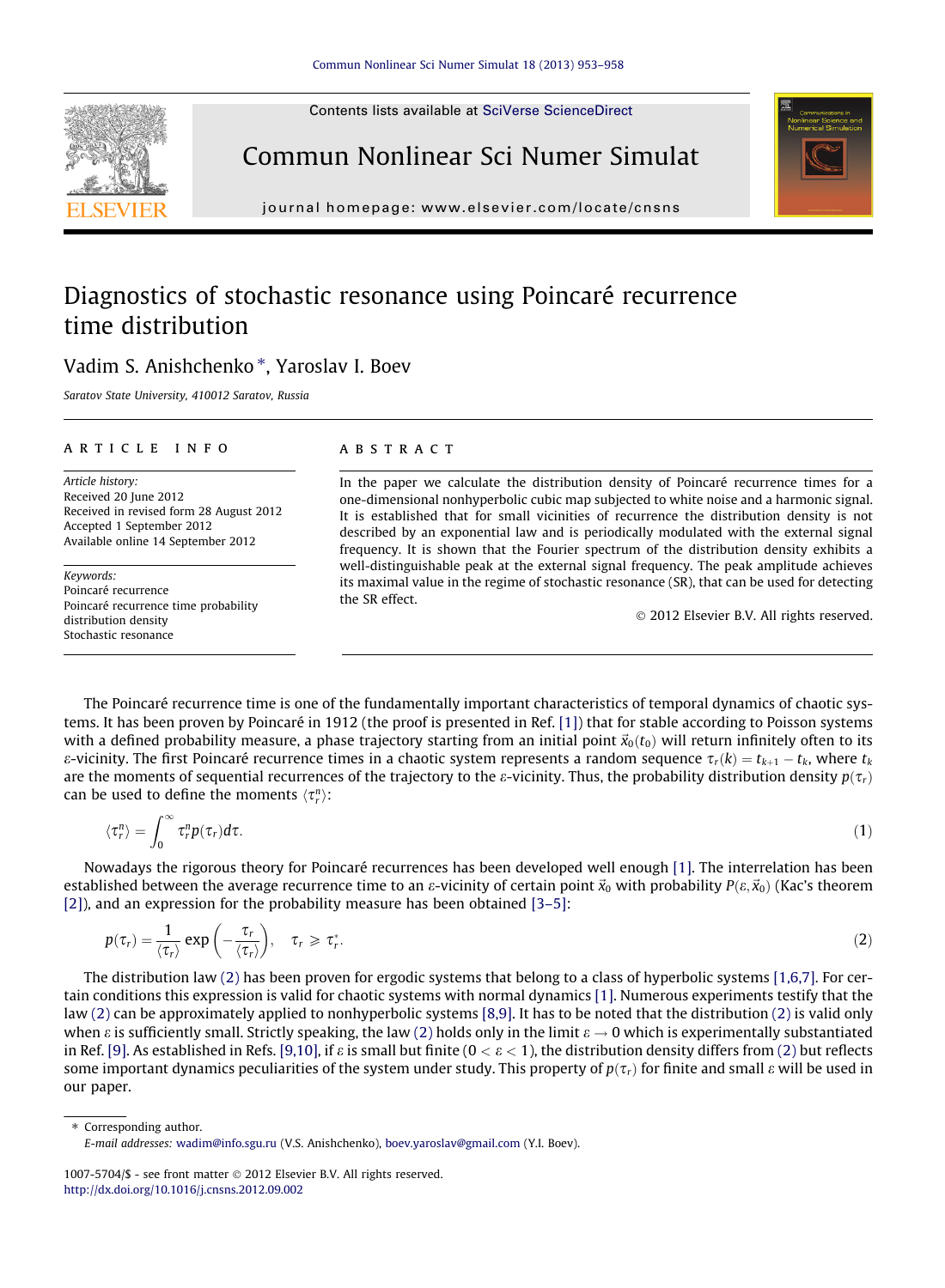The objective of the paper is to substantiate a new method of diagnosing the stochastic resonance (SR) effect by analysing the distribution density  $p(\tau_r)$  for the first Poincaré recurrence times to a small but finite vicinity  $\varepsilon$  of an arbitrary point on an attractor of a bistable system. The SR phenomenon was originally published in Ref. [\[11,12\]](#page--1-0) where the overdamped Kramers oscillator has been used as an example:

$$
\dot{x} = x - x^3 + A \cos \Omega t + \sqrt{2D}\xi(t),\tag{3}
$$

where A and  $\Omega$  are the amplitude and frequency of an external force, D is the intensity of  $\delta$ -correlated noise  $\zeta(t)$ .

It has been established and repeatedly verified in experiments ([\[13\]](#page--1-0) and references therein) that in the regime of noiseinduced switchings the intensity of a periodic component of the output signal  $x(t)$  spectrum reaches its maximum at an optimal noise level  $D = D^*$ . It has been shown that for the SR regime the Kramers switching frequency [\[14,15\]](#page--1-0) at the noise level D<sup>\*</sup> coincides with the external signal frequency  $\Omega$  in (3). The dependence of the signal-to-noise ratio (SNR) on the noise intensity D resembles a resonant curve with maximum at  $D = D^*$ , that is why this effect is called as stochastic resonance.

We consider one of the simplest systems that can demonstrate SR both in the classical case of noise-induced switchings and in a noiseless case when a control parameter is varied (in the presence of crisis of two symmetrical attractors [\[16\]\)](#page--1-0):

$$
x_{n+1} = (ax_n - x_n^3) \exp\left(-\frac{x_n^2}{b}\right) + A \sin(\Omega n) + \sqrt{2D}\xi(n). \tag{4}
$$

The system (4) is a one-dimensional cubic map subjected to a weak ( $A \ll 1$ ) periodic signal and a  $\delta$ -correlated noise source  $\xi(n)$  with intensity D.



Fig. 1. Probability distribution density for (4) with  $A = D = 0$ ,  $b = 10$  and  $a = 2.5$  (a),  $a = 2.84$  (b).



Fig. 2. SNR (curves 1) and the maximal value of normalized spectrum function at the external frequency  $F(\Omega)$  (curves 2) (a) as functions of the noise intensity D for  $a = 2.5$ ,  $A = 0.05$ ,  $\Omega = 0.1$ , and (b) of the control parameter a for  $D = 0$ ,  $A = 0.005$ ,  $\Omega = 0.1$  [\[16\]](#page--1-0).